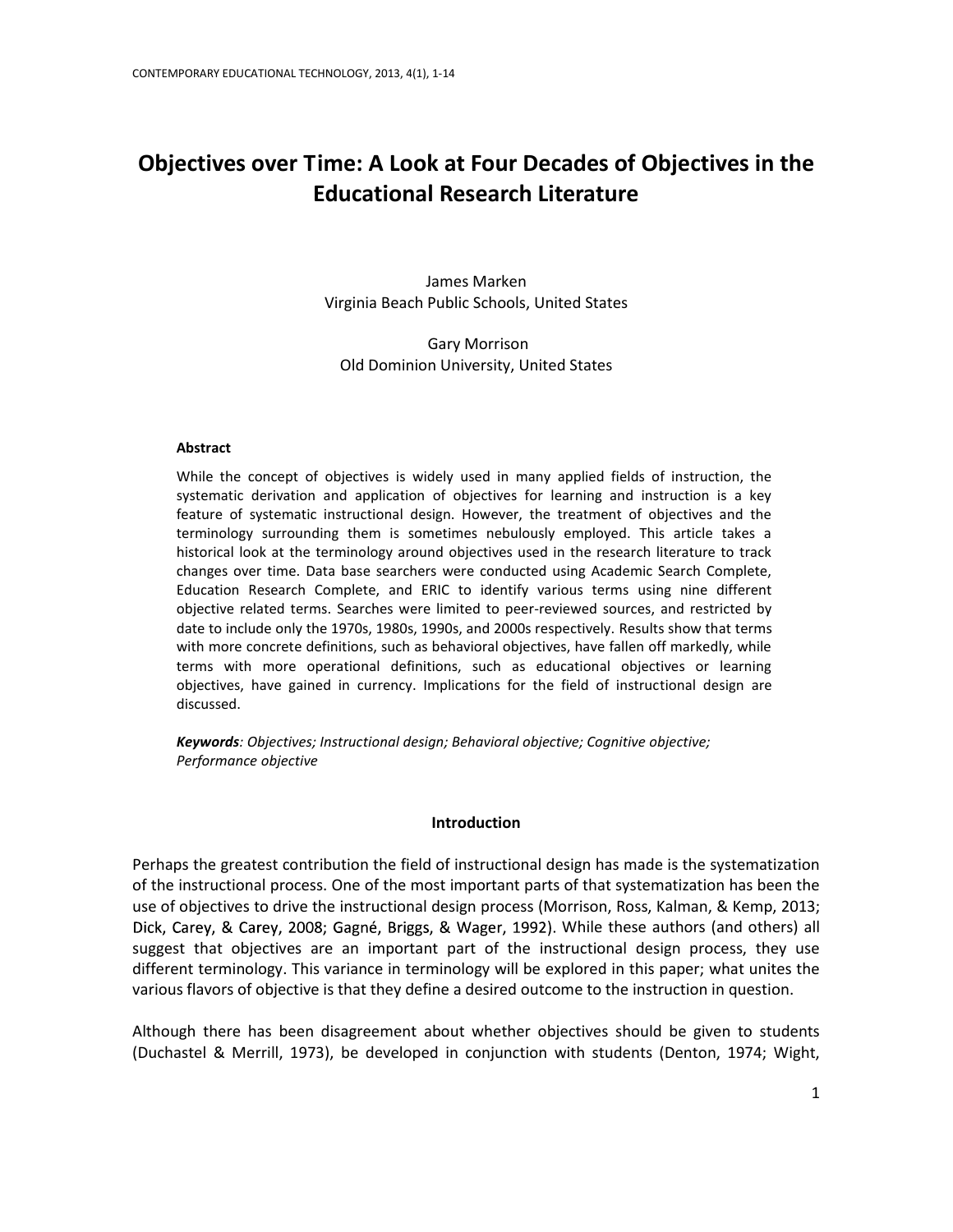1972), or are primarily for use by instructors as a way of focusing their design (Bailey, 1977; Drumheller, 1974), few instructional designers would argue that objectives should not be included in the design process. To the contrary, researchers and practitioners have spent a great deal of time and energy exploring different types of objectives and the circumstances under which they are applicable.

# **Terminology of Objectives**

Some of the primary terms used in the instructional design literature to refer to objectives include behavioral objectives, cognitive objectives, learning objectives, educational objectives, and instructional objectives. In some cases, the terms are functionally synonymous. In others, there are differences in both function and structure. The terms learning objective, educational objective, and instructional objective are especially common as catch-all terms and used in generic ways. For example, some authors use learning objective to refer to more general objectives (Schamber & Mahoney, 2006; Mulholland, Wolff, Zdrahal, & Collins, 2008); Novakowski (2009) use the term educational objective in a similarly broad manner. d'Ham, de Vries, Girault, and Marzin (2004) provide examples of how they define learning objectives, "Identify objects and phenomena and become familiar with them, Learn a fact or facts, Learn how to carry out a standard procedure" (p. 427), which suggest a structure similar to a Tyler-type objective (Tyler, 1971).

The IMS Reusable Definition of Competency or Educational Objective - Information Model (IMS Global Learning Consortium, 2002) offers a definition of educational objectives for the purpose of "describing, referencing, and exchanging definitions of competencies" (para 1). Similar to a behavioral objective, they state that the educational objective or competency should including the behavioral verb, conditions, and criteria. These articles and the definition suggest that the terms educational objective and learning objective differ from the generally accepted definition of a behavioral objective.

In this article, we will explore the usage of the different terminologies, summarize the various forms of objectives presented in the literature, and provide a historical perspective on the use of objectives in the field of instructional design. The question guiding this article is: What changes have occurred over the past four decades in the use of objectives in instructional design? To answer this question, literature searches on various types of objectives were completed for 1970 through 2009 by decade. The databases used were Academic Search Complete, Education Research Complete, and ERIC. The trends over these four decades were then analyzed, and the results synthesized into an overall view of objectives and what they mean for the field of instructional design.

# **Types of Objectives**

In the following sections, we will explore the concepts of Tyler-style, behavioral, and cognitive objectives that form the foundation for this analysis. Constructivists generally do not focus on specific objectives, especially pre-defined instructor-driven objectives as traditionally stated by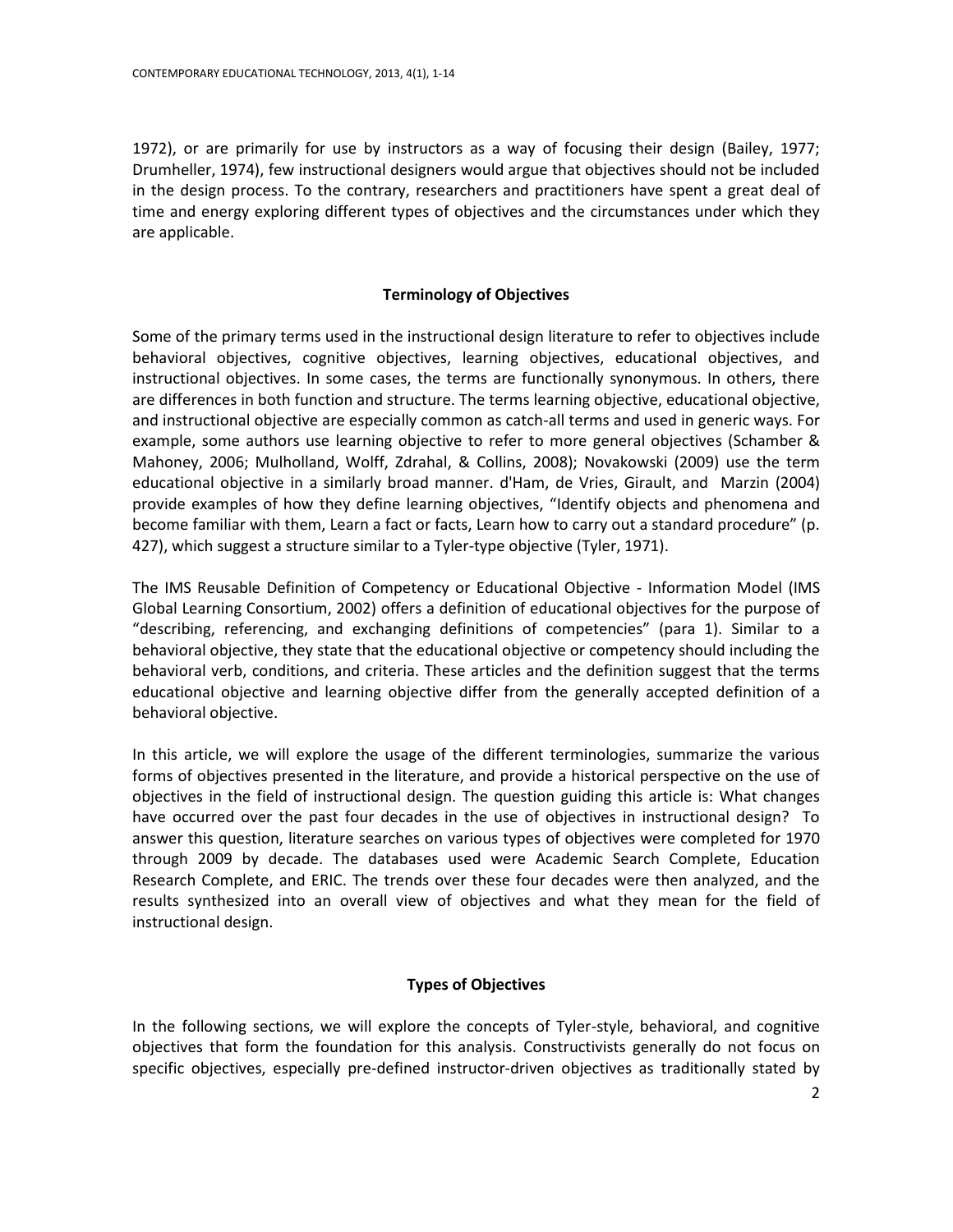instructional designers and teachers. Rather, as the following quote by Bednar and her coauthors demonstrates, their focus is on outcomes as negotiated between the learner, the instructor, and the environment. "…constructivists do not have learning and performance objectives that are internal to the content domain (e.g., apply the principle), but rather we search for authentic tasks and let the more specific objectives emerge and be realized as they are appropriate to the individual learner in solving the real-world task" (Bednar, Cunningham, Duffy, & Perry, 1992, p. 25). This approach is in contrast to the traditional instructional design approach that defines objectives early in the design process and then uses the objectives to develop instructional prescriptions (Morrison et al., 2013; Dick et al., 2008; Gagné et al., 1992).

## **Tyler-style Objectives**

Tyler holds an important place in the history of educational technology (Saettler, 1990). His system of specifying objectives was in many ways the forerunner to the modern behavioral objective (Tumposky, 1984), and even shares similarity with Gronlund's (2004) cognitive objectives. Tyler (1931) focused specifically on behavior, and was a strong critic of nebulous objectives that failed to provide sufficient substance to make solid judgments about whether or not the objective in question had been achieved. Much of Tyler's focus was on crafting objectives in such a way that those solid judgments could be reached. Like Gronlund, Tyler also included ostensibly nebulous terms like "appreciate" as the action part of the objective. Tyler's unique approach was to split the objective into two aspects: the behavioral aspect and the content aspect. As Tyler states, "…the objective, 'To write clear and well-organized reports of social studies projects,' includes both an indication of the kind of behavior—namely, writing clear and well-organized reports—and also indicates the areas of life with which the reports are to deal" (Tyler, 1971, p. 47). The content aspect (the "areas of life") is reminiscent of Mager's conditions, but it is not equivalent as Mager's conditions are more specific. Tyler lacks an analogy to Mager's criteria, except to the extent that the objective writer specifically includes it. Tyler's content aspect provides the context for the behavioral portion of the objective. As a result of his focus on curriculum development, Tyler further advocated grouping related objectives into larger units. This grouping allowed the objective writer to then map the two aspects (i.e., verb and content) against each other in a grid for a series of objectives and a corresponding list of content areas. For example, a biology course might require the student to interpret data or apply principles (behaviors) for human nutrition or the respiratory system (content) (Tyler, 1971, p. 50). Specific lessons (with more detail on the behavior the students must demonstrate—perhaps even including what Mager would call "criteria") could then be built around each relevant cell in the grid. (Not all cells would necessarily be part of the overall curriculum.)

#### **Behavioral Objectives**

The terms behavioral objectives and Mager-style objectives are generally synonymous. These objectives generally start with a condition such as "Given the necessary tools." Next is a behavioral verb, that is, one that is either directly observed such as removing a spark plug or indirectly observed through the results as in solving a math story problem. The last component is the criteria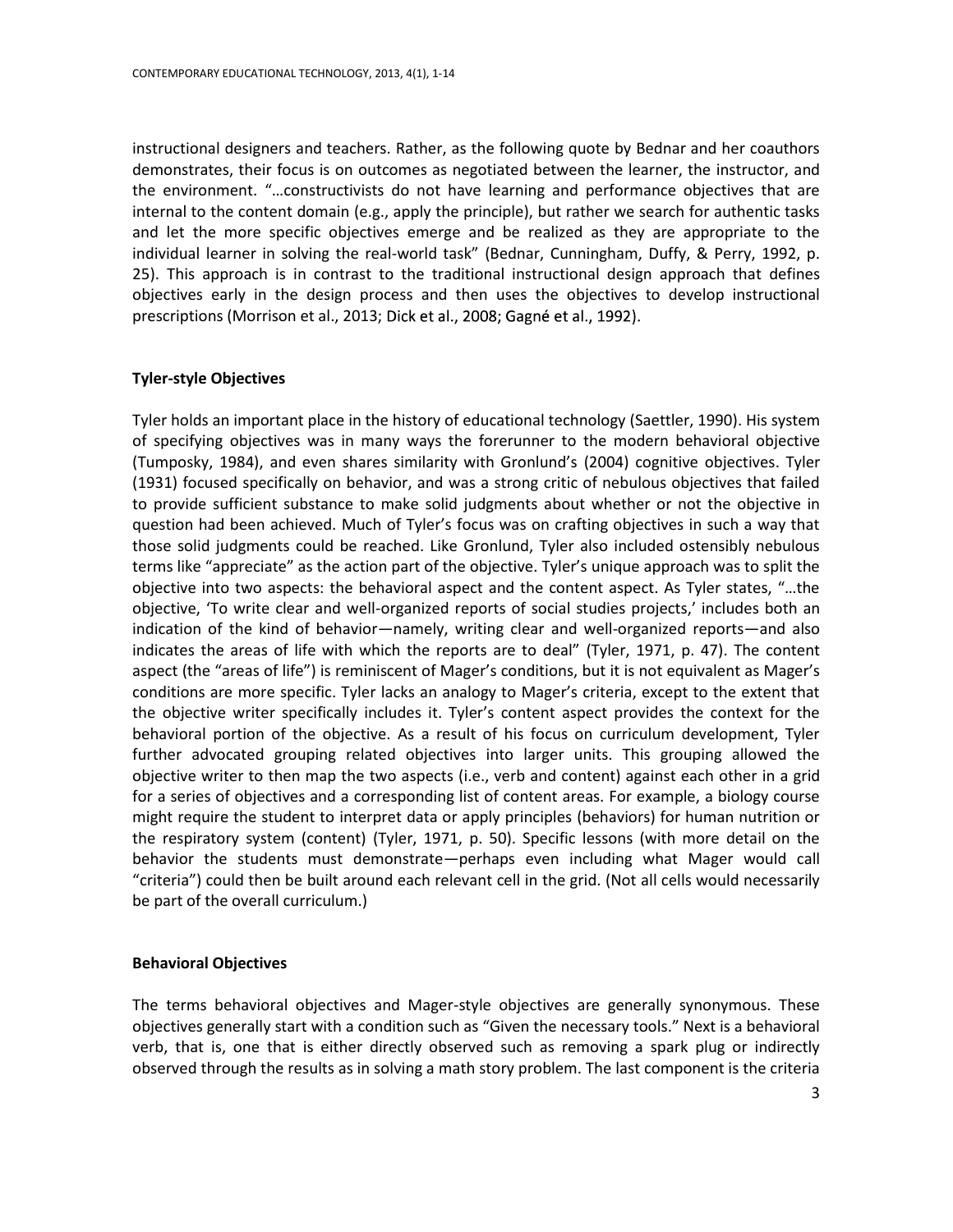that define the accuracy level such as "within 1/8 of an inch" or "9 out of 10 correct." While Mager (1962) did not explicitly state that an objective should include a mention of the content, his examples do include the content that is the focus of the behavioral verb. The verb is generally explained by pairing it with specific content such as solving 10 *basic addition problems.*

Claimed advantages of behavioral objectives include guiding the teacher's planning (Drumheller, 1974; Reti, 1975; Woodruff & Kapfer, 1972), guiding the design of the instruction (Morrison et al. 2013; Dick, et al. 2008), increasing student engagement (Denton, 1974), an aid to testing (Reti, 1975; Woodruff & Kapfer, 1972), and increasing student achievement (Anderson & Fowler, 1978; Martin & Bell, 1977; Snider, 1975). Researchers who found increased achievement also offered caveats, such as the gain in achievement depends on the learner's ability level (Johnson & Sherman, 1975) or on the teaching strategies, task characteristics, and learner characteristics (Hartley & Davies, 1976). Other critics maintain that behavioral objectives are prone to triviality (Wight, 1972) and thus do not measure what is important (MacDonald-Ross, 1973; Posner & Strike, 1975), disempower the student at the expense of the teacher (Wight, 1972), and are boring (Thiagarajan, 1973). Melton (1978) concluded that the research on whether objectives influence achievement was inconclusive and required consideration of a number of factors. However, instructional objectives are one of the most used design steps by instructional designers. Tessmer & Wedman (1990) suggested the specification of objectives is determined by the need for preciseness whereas goals may be more appropriate when the designer cannot specify the detailed objectives within an appropriate timeframe. However, studies of practicing designers found that the use of objectives was one of the most frequently completed tasks (Christensen & Osguthorpe, 2004; Wedman & Tessmer, 1993) performed by instructional designers. In an analysis of multiple studies of the practice of instructional design, Leigh and Tracey (2010) found specifying of objectives was one of the most frequently cited tasks.

# **Cognitive Objectives**

At the 1978 annual convention of the American Education Research Association, the era of Behaviorism in education was "officially" declared to have ended, replaced by cognitive paradigms of learning (Low, 1980). Despite this declaration, cognitivism has not spawned a widely used unique type of objective, which has a widely agreed upon and recognizable form comparable to the behavioral objective. There are three distinct types of cognitive objectives that vary primarily in form rather than function. These three forms are described in the following paragraphs.

# *Behavioral Objectives as Cognitive Objectives*

Often, when authors describe cognitive objectives, they are referring to traditional behavioral objectives written in the cognitive domain of Bloom's (1956) taxonomy (Gansneder, Caldwell, Morris, Napier, & Bowen, 1977; Peček, Zuljan, Čuk, & Lesar, 2008; Sandler & Kamins, 1987; Teague & Michael, 1994). These objectives include the verb (plus content), condition, and criteria of a traditional Mager-style behavioral objective; however, their focus is generally on behaviors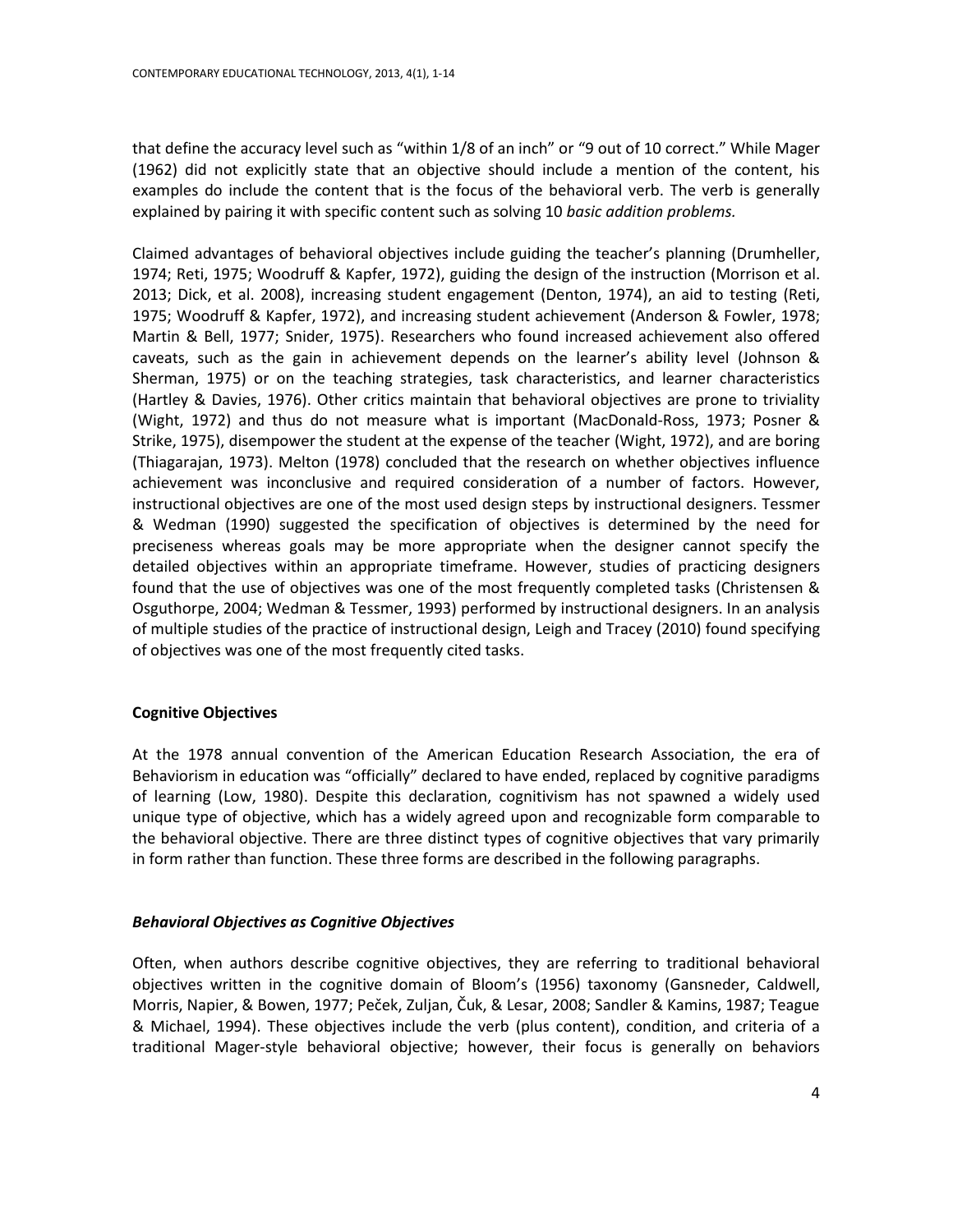specified in the higher levels (e.g., application and above) of Bloom's (Bloom et al., 1956) taxonomy.

## *Greeno's Cognitive Objective*

An obscure but distinct form of cognitive objective is described by Greeno (1976). Greeno's cognitive objectives attempt to create an explicit mental map or schema around a particular concept or procedure that often resemble flowcharts. The objectives are intended to represent the knowledge structures a learner needs to apply the learned material. Thus, they could be thought of as a model. Greeno's cognitive objectives do not replace behavioral objectives; rather they provide the instructor a different way to approach the question of the strategies they will employ in the instruction. Rather than focusing on what the student has to *do* (behaviorally) to demonstrate that they've learned the material, cognitive objectives focus on what the student has to *know*. According to Greeno, if they know it, they can presumably do it—even with cognitive objectives, assessment should be based on observable behavior. Although cognitive objectives are intended to represent the learners' mental models or schema, it is *not* a claim of cognitive objectives that there is only one "right" mental model or schema in question. As long as the model is reasonable, it is considered to be a cognitive objective by Greeno's definition.

## *Gronlund's Cognitive Objectives*

Gronlund (1985, 2004) has long advocated a distinct approach to objectives that combines the specific and behavioral with an over-arching general framework. It is important to acknowledge that Gronlund (2004) does not describe his objectives in this way, but calling them behavioral objectives in a cognitive wrapping is not unreasonable. With Gronlund-style objectives, the designer first determines the wider aim or goal of the instruction (e.g., the student will interpret a graph). Then, the designer determines a set of specific examples of performance (e.g., student states relationship between variables) that a student could demonstrate to provide evidence the objective was mastered. Verbs like "understand" are appropriate for the more general aims and goals, but not for the performance portion of the objectives. Gronlund-style cognitive objectives differ from a conventional behavioral approach in that the focus remains on the wider aim or goal level, rather than on a single, specific, observable behavior. Conventionally employed behavioral objectives tend to lose that wider focus, with the specific behavioral objectives themselves becoming paramount. Gronlund-style objectives are to some extent an antidote to that way of thinking. Gronlund-style objectives are particularly suited for describing more complex cognitive behaviors (e.g., those at the higher levels of Bloom's taxonomy) that are not easily specified using a Mager-style objective.

To some extent, cognitive objectives reflect an education/training distinction between cognitive and behavioral objectives. Without denying the importance of behavioral objectives when evaluating learning, cognitive objectives focus more on learning *per se*, rather than a behavioral change. As a result, cognitive objectives often specify a higher level and more general type of knowledge. Behavioral objectives are well suited for near transfer to specific tasks where the lack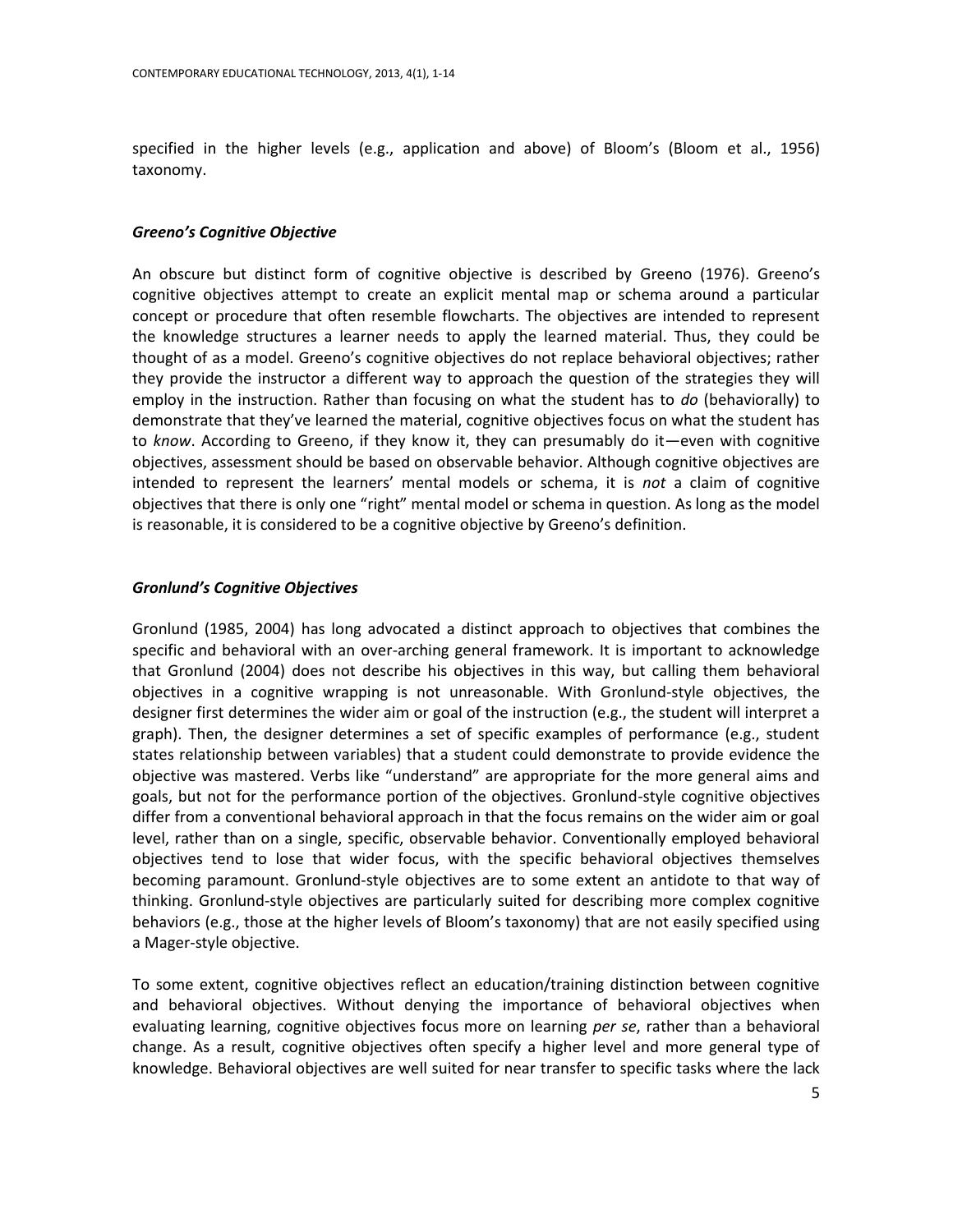of specificity of cognitive objectives makes them a viable choice for far transfer tasks. It should be noted that there is nothing mutually exclusive about these behavioral and cognitive objectives, and they are easily used together to define outcomes for the same unit of instruction.

## **Research Question**

This study examines one question: What changes have occurred over the past 4 decades in the use of objectives terminology in the research literature? Answering this question is important for three reasons. First, the answer serves as a historical grounding for present-day instructional designers. Knowledge preservation is important for any discipline or field of study. Instructional design has been around long enough as a field for early knowledge to start to fade away. Second, it helps instructional designers choose the right type of objectives for the specific situations for which they are designing instruction. This selection of the appropriate objective is consistent with Gropper's (1983) premise that an instructional design theory should differentiate between different types of content. Most designers would agree that well-designed instruction is most powerful when tailored to specific situations. Third, it challenges instructional designers to reflect on their own practice and on their theoretical orientation. While it is not the intent of this paper to claim that a particular type of objective is more effective than another, the place of some sort of objective, however formed, in well-designed instruction is well established. In that sense, the trend away from more rigorous and concrete forms of objectives to more operational forms is worth noting. Again, this is not to say (for example) that instruction that lacks by-the-book Magerstyle objectives automatically lacks rigor; it is to say that moving away from such objectives puts more responsibility on the designer.

## **Method**

To examine the changes in the use of objectives over the past four decades, literature searches were conducted using key terms in three educational databases limiting the search to articles published in educational journals. The databases searched were Academic Search Complete, Education Research Complete, and ERIC, all accessed through EBSCOHost Web through the authors' university library website in the fall of 2009 that identified 3301 journal articles. The search terms were:

- $\bullet$ **Objectives**
- Behavioral Objectives
- Cognitive Objectives
- Learning Objectives
- Educational Objectives
- Instructional Objectives
- Performance Objectives
- Mager-style Objectives
- Tyler-style Objectives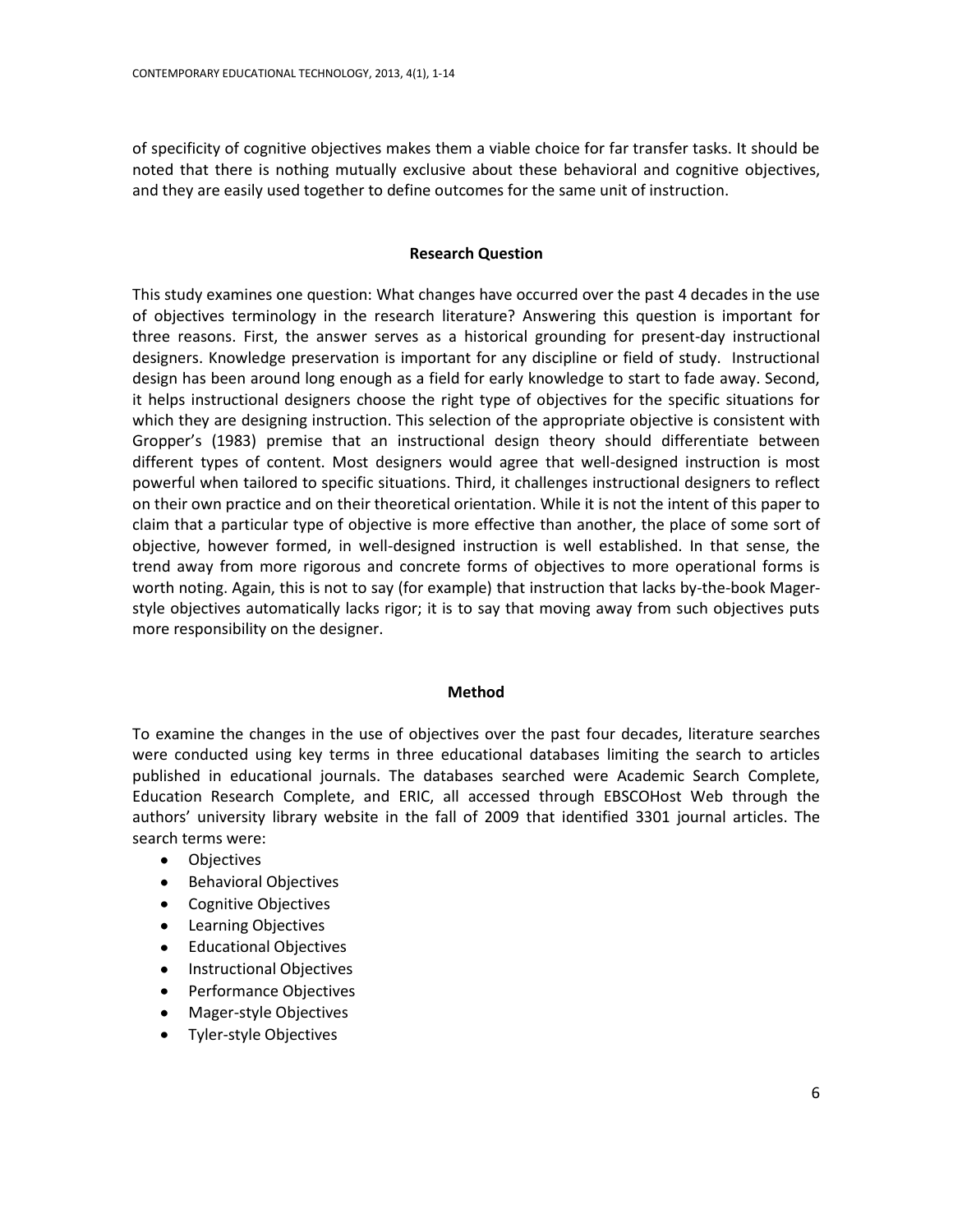Searches were limited to peer-reviewed sources, and restricted by date to include only the 1970s, 1980s, 1990s, and 2000s respectively. While the 1960s might also have been an interesting decade to include, at the time the searches were done, the databases used did not include the early 60s, thus the numbers would not have been comparable. A total of 36 searches were performed (nine search terms for each of four decades). Three of the search terms were dropped for further analysis after the initial searches. The term "objectives" yielded an overwhelming number of articles from a broad array of fields. The term was too general to be useful. The terms "Magerstyle objective" and "Tyler-style objective" returned no hits for any of the decades, nor did the simpler "Mager objectives" and "Tyler objectives." This modification left six terms over the four decades for analysis.

The citations returned by each of the searches were saved as an .xml file and imported into Microsoft Excel®. The results were then checked for duplicates. Counts (using Excel's counting formulas) were then made of each of the journals to determine how many times a particular journal had returned a citation with the keyword of interest. These counts were then totaled. This process was repeated for each search term for each decade to create a total picture over time.

#### **Results**

Overall findings indicated that the use of objectives in the research literature has changed over time. All of the terms were present across the years, but the frequency of their usage changes, as do the focus of the journals. The total number of references to objectives also rose measurably over time. Determining all of the factors that account for that increase is beyond the scope of this article. The increase may be due to some combination of better indexing of more recent articles, the proliferation of journals and of journal articles, or of the spread of some of these terms from their genesis in the field(s) of education to other areas (e.g., medicine) for whom education and training are paramount.

Our research question asked what changes have there been over the past 4 decades in the use of objectives in the research literature. The highest frequency result in the 1970s was "behavioral objectives" (35%), with "educational objectives" (30%) a close second. The pattern reverses in the 80s, with "educational objectives" (34%) most frequently cited and "behavioral objectives" (25%) second. Compared to the 1970's, the number of citations for behavioral objectives dropped by 58% and the number of citations for educational objectives dropped by 33%. The pattern changes again in the 90s, where "learning objectives" (40%) were most frequently cited with "educational objectives" (36%) second. These two terms also dominate the 2000s, with "educational objectives" coming in with the highest frequency (55%) and "learning objectives" second (29%). Behavioral objectives, meanwhile, have been cited less frequently in journal articles with a total of 8% of the citations for the 4 decades compared to the term educational objectives which account for 51% of the citations during the same time period.

Another way to examine the data is to calculate the percentage each search term was cited during a decade (see Figure 1). Here, the falloff of behavioral objectives (35% to 6%) becomes quite obvious, as does the increase in the use of the term "educational objectives" (30% to 55%). It's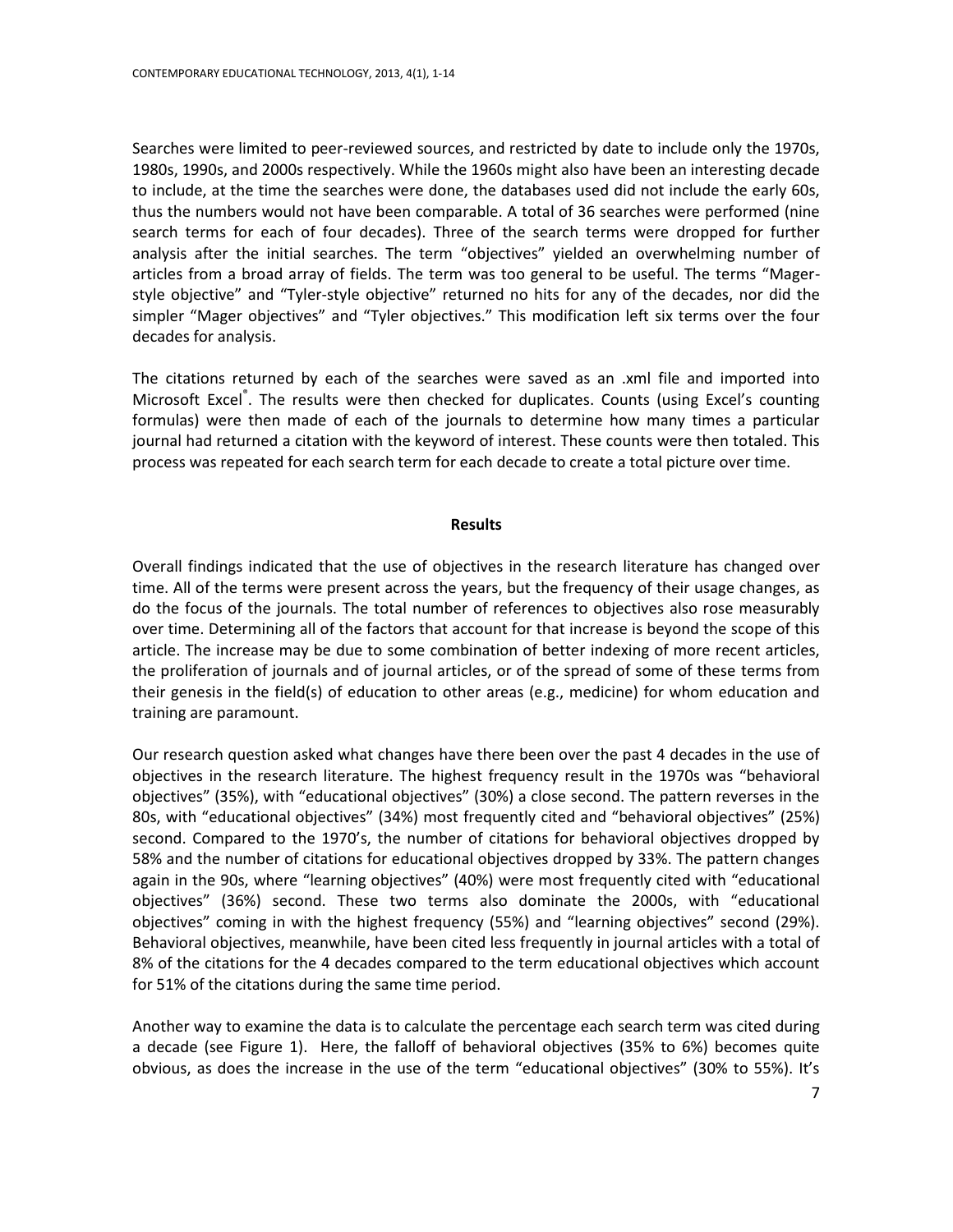also apparent how the terms "educational objectives" (55%) and "learning objectives" (29%) dominated the 2000s. There also appears to be a retreat from the term "learning objective" (29%) in the current decade, though whether or not that becomes a trend remains to be seen. The terms educational objectives and learning objectives account for 79% of the articles published over the last four decades. Another interesting trend is the increase in the number of articles referring to at least one type of objective published since 2000. During the 1990's there were 295 articles compared to 2676 articles published between 2000 and 2009.



Figure 1. Proportional Occurrence of Each Term by Decade

Another term that appears less frequently in the literature overall and diminishes over time is "instructional objective." Although the term represents a noticeable number of citations during 1970s and 1980s (14% and 17% of the totals, respectively), the term becomes relatively rarer in the 1990s and 2000s (8% and 2% respectively). A final interesting finding revealed in the chart is how the use of the term "performance objective" remains constant. Although the raw numbers fluctuate, in terms of the percentage of the total, the term appears at roughly the same rate across the decades (fluctuating between  $4 - 8%$ ). Although many of the journals in which the term is used are engineering or science journals and the researchers may be using the term in a different way than it would be used in instructional design journals, the consistency of the results suggests that there is a consistent focus on performance, however defined.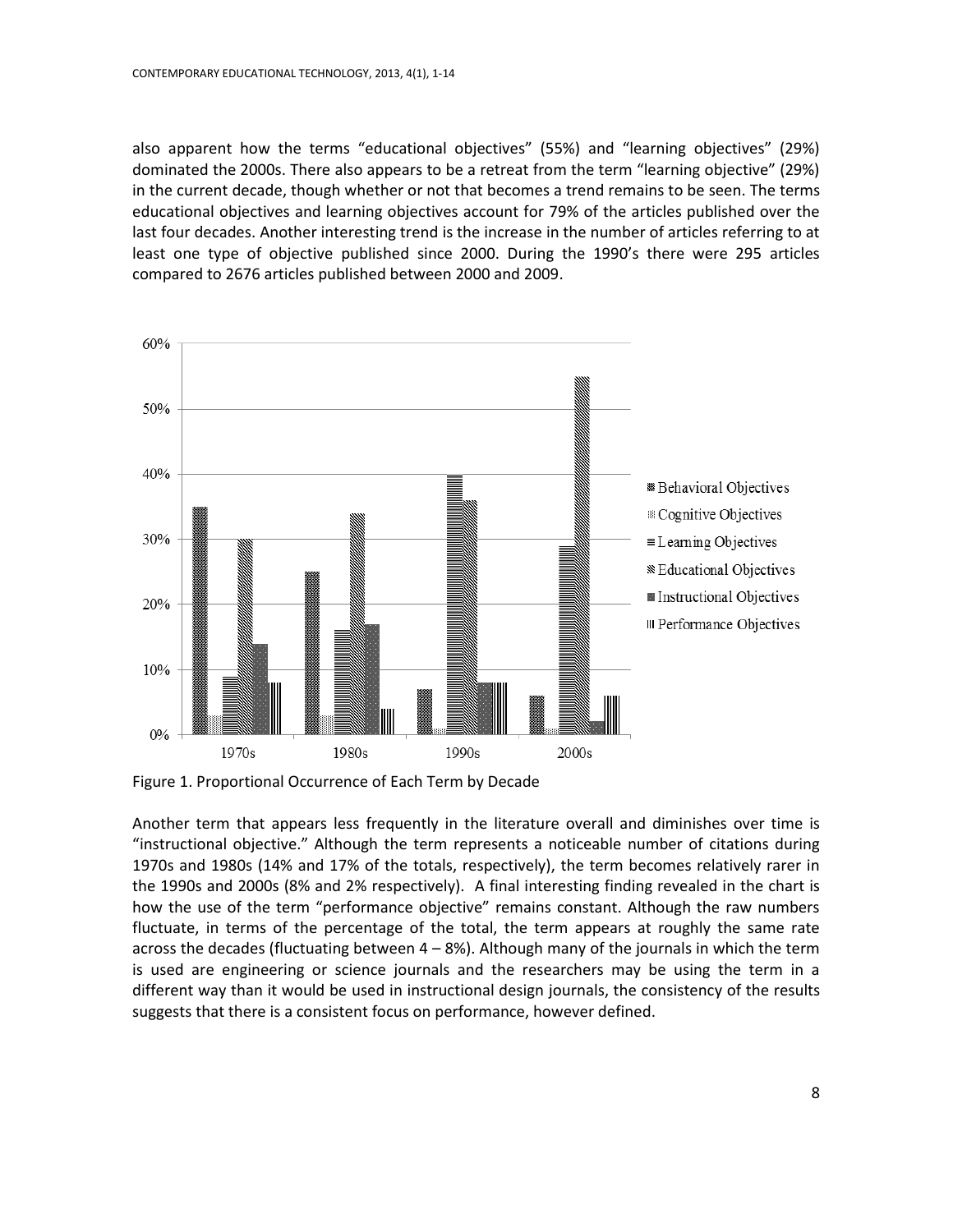There is also a shift in the nature of the journals exploring these topics. During the 1970's, most of the objective citations were in educational journals (e.g., *Journal of Teacher Education, Journal of Research in Science Teaching, and Elementary School Journal*). In contrast, starting in 2000 to the present, most of the objective citations have an educational focus, but they are from other fields such as medicine and engineering (e.g., *European Journal of Engineering Education, Academic Psychiatry, Journal of Structural Engineering*). Most noteworthy here is the absence of citations in instructional design journals, or even journals from closely related fields like educational psychology. Citations in these journals are not entirely absent, but they are rarer than one might otherwise expect, especially given that the field of instructional design is in many ways the birthplace of the current concept of an the behavioral objective. The analysis also found that the various terms were found in a broad range of journals. However, the terms educational objective and instructional objective were cited most often in K-12 and teacher education journals, while the terms behavioral objective and learning objective were cited in a broad range of journals.

#### **Discussion**

These findings have several implications for the field of instructional design. For example, the decrease in the frequency of the terms "behavioral objective" and "instructional objective;" given the kinship between behaviorism and instructional design, it is difficult to avoid the suspicion that the two terms may be falling into disuse in tandem. The same forces that have moved the field away from behavioral objectives may also be moving the field away from instructional objectives. If there has been a shift over the last several decades from a focus on training and instruction to a focus on education and learning, then it is perhaps not surprising to see a reduction in the terms instructional and behavioral objectives and a rise in the use of educational and learning objectives. Additionally (or, perhaps, alternatively), it may be that an increased attention to and embrace of constructivist approaches to learning has served to de-emphasize formal objectives, especially ones specifically labeled as being behavioral, which most constructivists would surely reject. To the extent that constructivist approaches would emphasize learning outcomes situated in specific contexts, pre-defined and strictly stated objectives with conditions and criteria become inappropriate. Instead, we have complex, ill-structured systems of which learners must make sense (Winn, 1992). It is interesting that studies of what instructional designers do (Leigh & Tracey, 2010) all show that the specification of objectives is one of the most frequently performed tasks. Could it be that practitioners are either not writing about behavioral objectives or they are not using the term behavioral or instructional objective?

And yet, despite cognitivism having "officially" replaced behaviorism (Low, 1980) cognitive objectives have neither replaced behavioral objectives nor shown an increase in citations in the research literature. Never popular to start with, their appearance has only lessened with time. Indeed, as a percentage of their respective decades, the most citations that cognitive objectives have been able to achieve (in the 1970s) is still less than the least that behavioral objectives have done (in the 2000s). An alternative explanation is that the uses of objectives, regardless of type, in the instructional design process and for instruction are generally accepted as fact and are no longer of a research interest.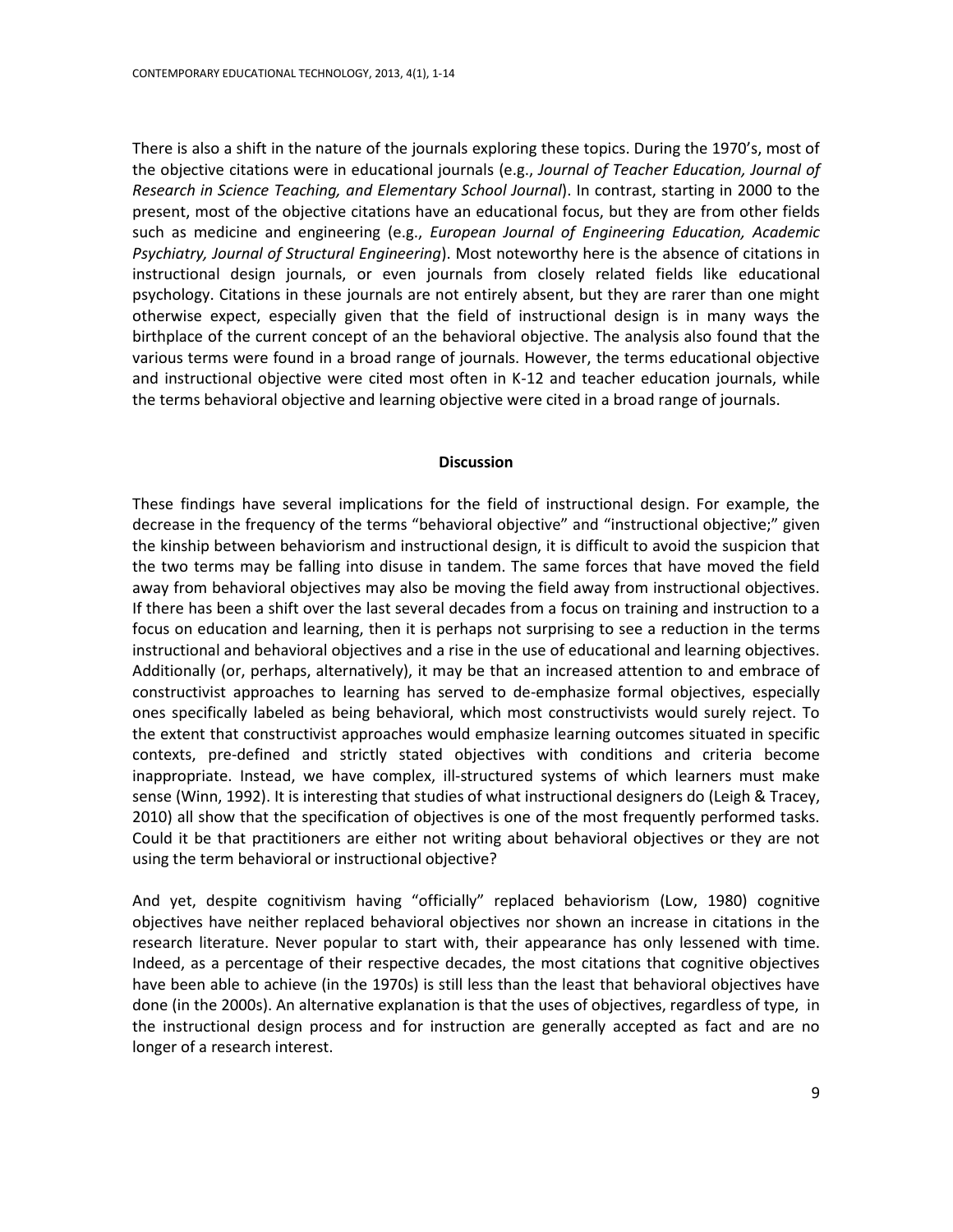The increasing use of the terms educational objective and learning objective may be due to the increasing number of citations in education journals that focus primarily on K-12 education. Frequent citations of any of any objective terms in journals focused primarily on instructional design (e.g., *Audio-Visual Communications Review, Australian Journal of Educational Technology, British Journal of Educational Technology, Educational Technology Research and Development, Instructional Science, Journal of Instructional Design, and Journal of Interactive Learning Research*) or educational psychology (e.g., *British Journal of Educational Psychology, Cognition and Instruction, Educational Psychologist, Journal of Educational Psychology)* were not evident. The few citations in the mainstream instructional design and educational psychology journals suggest a lack of research and scholarly discussion of objectives in these two fields. This minimal number of articles on objectives, however, should not be interpreted as a lack of interest in objectives as one can find citations in the basic texts of both fields. The finding suggests that researchers are no longer studying the effects of objectives on the design process and on outcomes of student learning.

The results reported here have several implications for the field of instructional design and for the research community in general. One implication has to do with the precision of language. The terms "behavioral objective" and even "cognitive objective" have precise definitions (though the latter, admittedly, has in practice at least three meanings). Terms like "learning objective" or "educational objective" lack a generally accepted definition compared to behavioral objectives and may actually be very general. This lack of definition makes them less precise from an instructional design standpoint. The decline in use of more precise terms like "behavioral objectives" and the rise in more operational terms like "learning objectives" may suggest that the research community is moving away from greater definitional precision to a more operational approach. Similarly, the field of instructional design is no longer investigating the use of objectives in instruction and instructional design, but researchers in other areas—such as K-12—still seem to perceive a need for such studies. Regardless, this change in precision has implications for how researchers in instructional design approach investigations using objectives. Precise definitions of objectives and consistent use of terminology are needed to replicate studies (Combs, Gibson, Hays, Saly, & Wendt, 2008) and to conduct meta-analyses.

In addition to the question of language, the shift in emphasis on the terms over the years demonstrates how priorities have shifted. Perhaps the lack of current studies is because instructional design researchers are content with the knowledge of behavioral objectives in the instructional process. Research is now focused on learning and instructional strategies as opposed to defining and measuring specific behaviors. Nonetheless, seeing journals from other fields mentioning various flavors of objective in articles serves as important validation of the early research done by educational technologists and instructional designers. These findings may suggest that while objectives are essential to the application of instructional design, researchers are no longer interested in studying objectives and are focusing on newer issues such as problem solving.

Finally, the evolution in the conversation around objectives is further evidence that we as instructional designers would do well to pause and reflect on our use of objectives in practice; and that we as researchers in instructional design would do well to pause and reflect on our own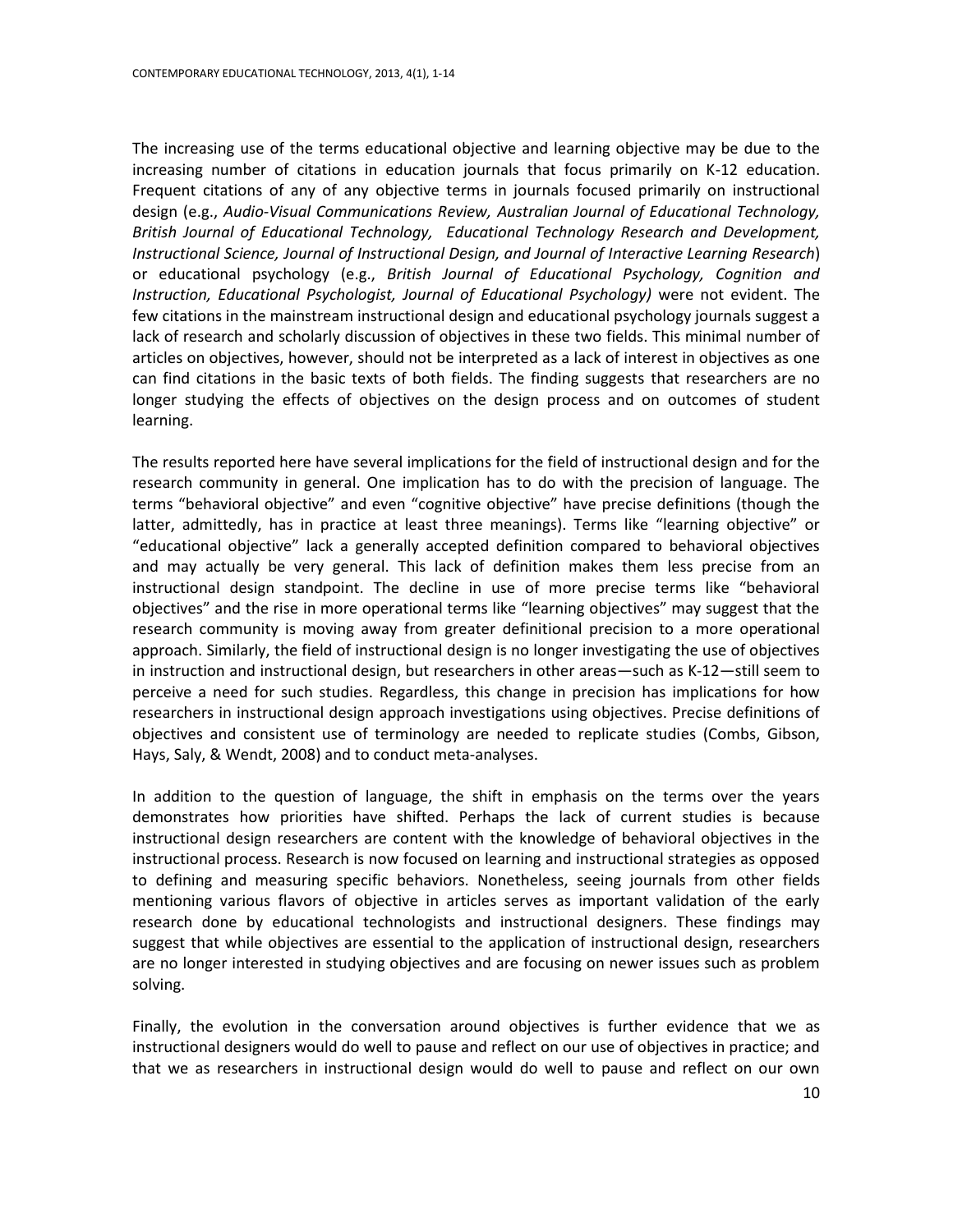theoretical orientations. If concern for or about objectives becomes relegated to textbooks or design manuals rather than the research literature, then to some extent it becomes an exercise most taken seriously by novices, and only given cursory attention by more experienced practitioners or researchers. But if the field of instructional design is in fact moving away from more concrete forms of objectives to more operational ones, then the designer has that much more responsibility for ensuring that the desired learning outcomes are obtained. While various objective terms are used in the instructional design textbooks, the more general field of education has shown a trend to use the terms educational or learning objectives, perhaps due to the influence of the K-12 oriented literature.

## **References**

- Anderson, E. J. & Fowler, H. S. (1978). The effects of selected entering behaviors and different cognitive levels of behavioral objectives on learning and retention performance in a unit on population genetics. *Journal of Research in Science Teaching, 15*(5), 373-379.
- Bailey, G. D. (1977). Improving classroom instruction with means-referenced objectives. *Educational Technology, 17*(7), 13-15.
- Bednar, A. K., Cunningham, D., Duffy, T. M., & Perry, J. D. (1992). Theory into practice: How do we link? In T. M. Duffy & D. H. Jonassen (Eds.), *Constructivism and the technology of instruction: A conversation*. Hillsdale, NJ: Lawrence Erlbaum Associates.
- Bloom, B. S. (1956). Taxonomy of educational objectives: the classification of educational goals. New York: Longmans Green.
- Christensen, T. K. & Osguthorpe, R. T. (2004). How Do Instructional-Design Practitioners Make Instructional-Strategy Decisions? *Performance improvement quarterly, 17*(3), 45-65.
- Combs, K. L., Gibson, S. K., Hays, J. M., Saly, J., & Wendt, J. T. (2008). Enhancing Curriculum and Delivery: Linking Assessment to Learning Objectives. *Assessment & Evaluation in Higher Education, 33*(1), 87-102.
- d'Ham, C., de Vries, E., Girault, I., & Marzin, P. (2004). Exploiting Distance Technology to Foster Experimental Design as a Neglected Learning Objective in Labwork in Chemistry. *Journal of Science Education and Technology, 13*(4), 425-434.
- Denton, J. J. (1974). Student and teacher cooperatively selected behavioral objectives. *Audiovisual Instruction, 19*(5), 11-12.
- Dick, W., Carey, L., & Carey, J. O. (2008). *The systematic design of instruction* (7th ed.). Columbus, OH: Pearson.
- Drumheller, S. J. (1974). Behavioral objectives as learning inhibitors: A dilemma and a solution. *Educational Technology, 14*(10), 17-20.
- Duchastel, P. C. & Merrill, P. F. (1973). The effects of behavioral objectives on learning: A review of empirical studies. *Review of Educational Research, 43*(1), 53-69.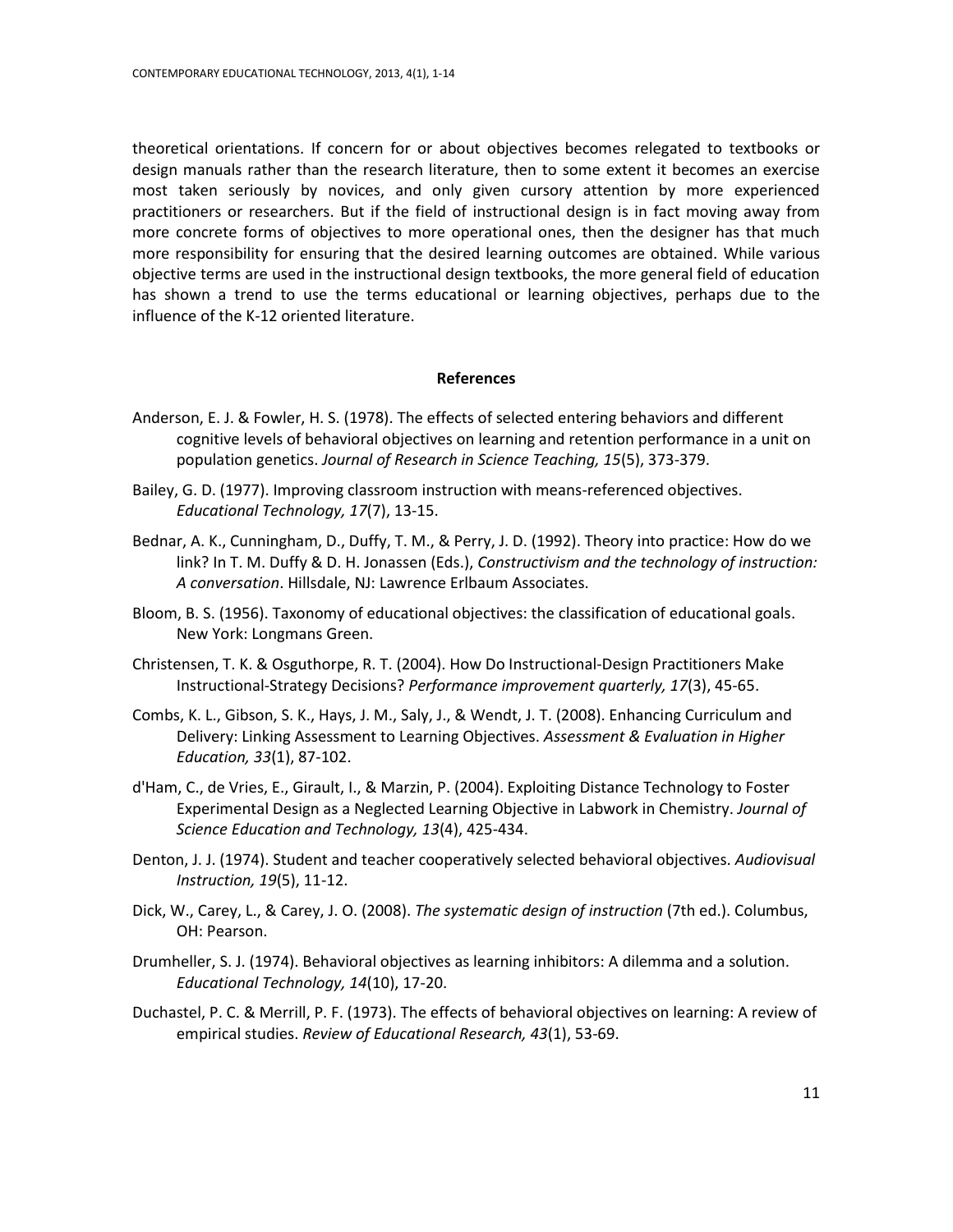- Gagné, R. M., Briggs, L. J., & Wager, W. W. (1992). Principles of instructional design (4th ed.). Fort Worth: Harcourt Brace Jovanovich College Publishers.
- Gansneder, B. M., Caldwell, M. S., Morris, J., Napier, J. D., & Bowen, L. S. (1977). An Analysis of the Association between Teachers' Classroom Objectives and Activities. [Article]. *Journal of Educational Research, 70*(4), 175-179.
- Greeno, J. G. (1976). Cognitive objectives of instruction: Theory of knowledge for solving problems and answering questions. In D. Klahr (Ed.), *Cognition and Instruction* (pp. 123-159). Hillsdale, NJ: Lawrence Erlbaum Associates.
- Gronlund, N. E. (1985). Stating behavioral objectives for classroom instruction. New York: Macmillan.
- Gronlund, N. E. (2004). Writing instructional objectives for teaching and assessment. New York: Prentice Hall.
- Gropper, G. L. (1983). A metatheory of instruction: A framework for analyzing and evaluating instructional theories and models. In C. M. Reigeluth (Ed.), *Instructional design theories and models: An overview of their current status*. Hillsdale, NJ: Lawrence Erlbaum Associates.
- Hartley, J. & Davies, I. K. (1976). Preinstructional strategies: The role of pretests, behavioral objectives, overviews, and advance organizers. *Review of Educational Research, 46*(2), 239- 265.
- IMS Global Learning Consortium. (2002). IMS Reusable Definition of Competency or Educational Objective - Information Model Retrieved August 9, 2010, 2010, from http://www.imsglobal.org/competencies/rdceov1p0/imsrdceo\_infov1p0.html#1442598
- Johnson, C. C. & Sherman, J. E. (1975). Effects of behavioral objectives on student achievement in ISCS. [Article]. *Science Education, 59*(2), 177-180.
- Leigh, H. N. & Tracey, M. W. (2010). A review and new framework for instructional design practice variation research. *Performance Improvement Quarterly, 23*(2), 33-46.
- Low, W. C. (1980). Changes in instructional development: The aftermath of an information processing takeover in psychology. *Journal of Instructional Development, 4*(2), 10-18.
- MacDonald-Ross, M. (1973). Behavioral objectives: A critical review. *Instructional Science, 2*, 1 52.
- Mager, R. (1962). *Preparing instructional objectives*. San Francisco: Fearon.
- Martin, W. J. & Bell, P. E. (1977). The use of behavioral objectives in instruction of basic vocational science students. [Article]. *Journal of Research in Science Teaching, 14*(1), 1-11.
- Melton, R. F. (1978). Resolution of conflicting claims concerning the effect of behavioral objectives on student learning. *Review of Educational Research, 48*(2), 291-302.
- Morrison, G. R., Ross, S. M., Kalman, H. K., & Kemp, J. E. (2013). *Designing effective instruction* (7th ed.). Hoboken, NJ: John Wiley & Sons, Inc.
- Mulholland, P., Wolff, A., Zdrahal, Z., & Collins, T. (2008). Blending Coherence and Control in the Construction of Interactive Educational Narratives from Digital Resources. *Interactive Learning Environments, 16*(3), 283-296.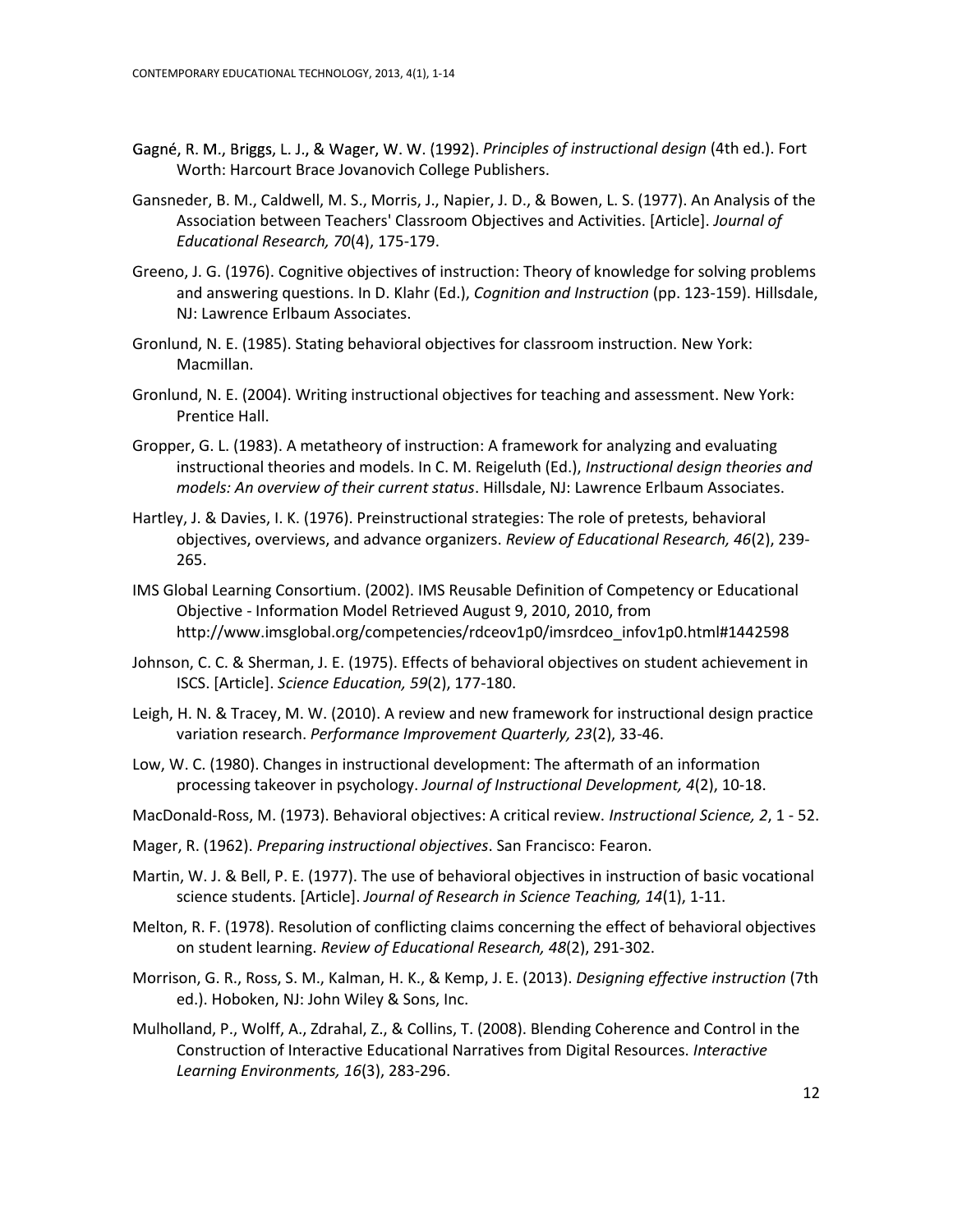Novakowski, J. (2009). Classifying Classification. *Science and Children, 46*(7), 25-29.

- Ormrod, J. (2011). *Educational psychology: Developing learners*. Boston: Pearson/Allyn & Bacon.
- Peček, M., Zuljan, M. V., Čuk, I., & Lesar, I. (2008). Should assessment reflect only pupils' knowledge? [Article]. *Educational Studies (03055698), 34*(2), 73-82.
- Posner, G. J. & Strike, K. A. (1975). Ideology versus technology: The bias of behavioral objectives. *Educational Technology, 15*(5), 28-33.
- Reti, P. G. (1975). Some guidelines on the classroom use of performance objectives. *Programmed Learning and Educational Technology, 12*(1), 29-33.
- Saettler, P. (1990). *The evolution of American educational technology*. Englewood, CO: Libraries Unlimited.
- Sandler, D. & Kamins, M. A. (1987). Cognitive and affective dimensions of educational objectives: Scale development and measurement. *Journal of Marketing Education, 9*(3), 52-52.
- Schamber, J. F. & Mahoney, S. L. (2006). Assessing and Improving the Quality of Group Critical Thinking Exhibited in the Final Projects of Collaborative Learning Groups. *Journal of General Education, 55*(2), 103-137.
- Snider, S. J. (1975). Cognitive and Affective Learning Outcomes Resulting from the Use of Behavioral Objectives in Teaching Poetry. *Journal of Educational Research, 68*(9), 333-338.
- Teague, J. E. & Michael, W. B. (1994). Preferences of science teachers for multiple-choice achievement test items at different levels. *Educational & Psychological Measurement, 54*(4), 941-941.
- Tessmer, M. & Wedman, J. (1990). A layers-of-necessity instructional development model. *Educational Technology Research & Development, 38*(2), 77-85.
- Thiagarajan, S. (1973). Good objectives and bad: A checklist for behavioral objectives. *Educational Technology, 8*(8), 23-28.
- Tumposky, N. R. (1984). Behavioral objectives, the cult of efficiency, and foreign language learning: Are they compatible? *TESOL Quarterly, 18*(2), 295-310.
- Tyler, R. W. (1931). A generalized technique for conducting achievement tests. *Educational Research Bulletin, 10*(8), 199-208.
- Tyler, R. W. (1971). *Basic principles of curriculum and instruction*. Chicago: University of Chicago Press.
- Wedman, J. & Tessmer, M. (1993). Instructional designers decisions and priorities: A survey of design practice. *Performance Improvement Quarterly, 6*(2), 43-57.
- Wight, A. R. (1972). Beyond behavioral objectives. *Educational Technology, 12*(7), 9-14.
- Winn, W. (1992). The assumptions of constructivism and instructional design. In T. M. Duffy & D. H. Jonassen (Eds.), *Constructivism and the technology of instruction: A conversation*. Hillsdale, NJ: Lawrence Erlbaum Associates.